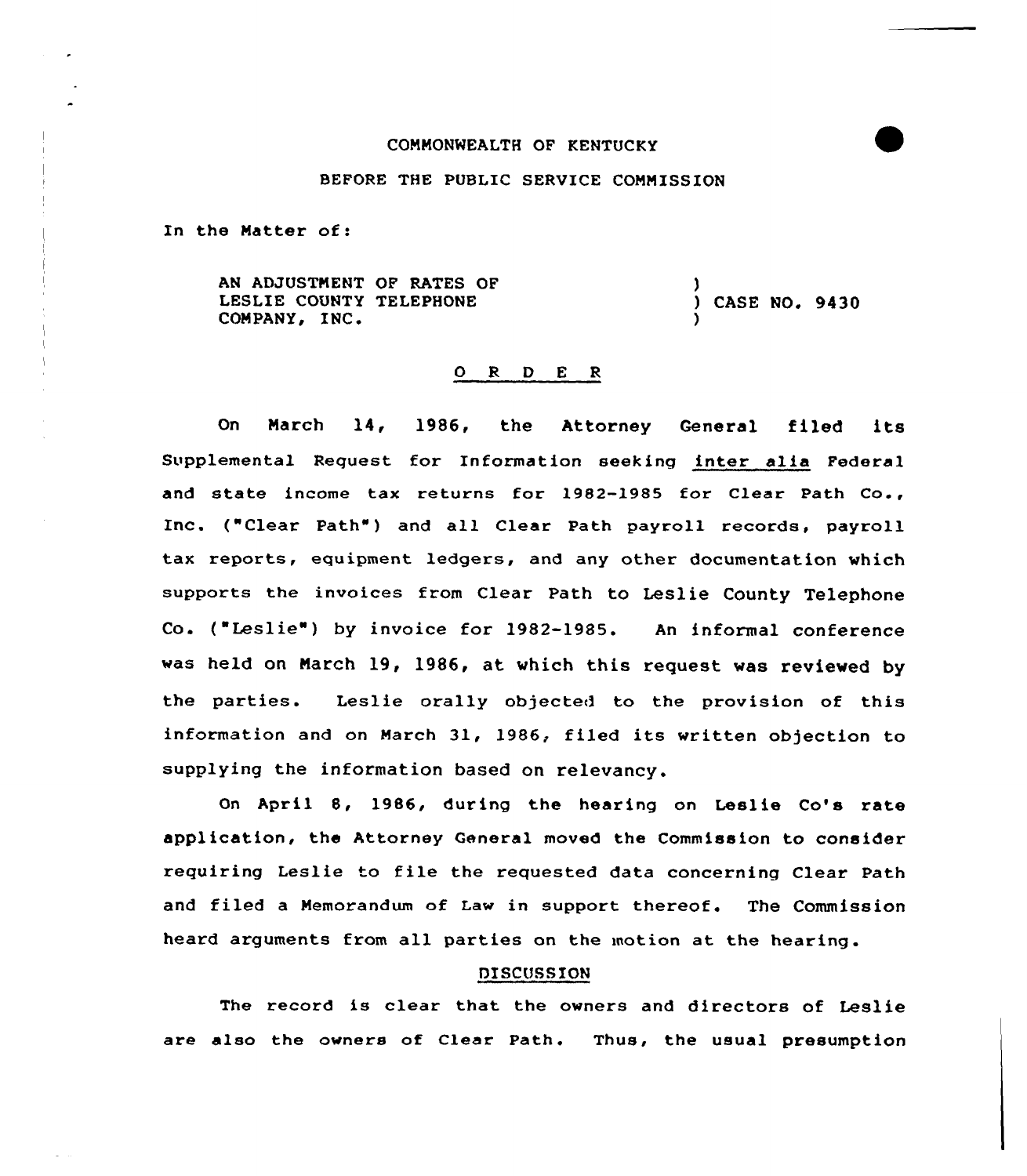that transactions between different entities are at "arms length" cannot be applied. Clear Path's transactions with Leslie must therefore be closely scrutinized, since they involve dealings between a regulated utility and a non-regulated, but affiliated, interest.

The Commission's obligation is to determine the reasonable level of expenses to be included when setting Leslie's rates. Various methods can be used to ascertain the reasonableness of charges of an affiliate to a regulated firm.<sup>1</sup> Of these methods, two options are not available to the Commissian. One option, comparing prices of Clear Path and prices cf other firms for the same services, cannot be utilized because no bids on the entire Leslie system have been obtained. Another option, comparing Clear Path's prices to Leslie with that of Clear Path's prices to other, unregulated and unaffiliated firms, cannot be utilized because Clear Path does not provide services to other firms.

Another method by which the reasonableness af these charges can be gauged is to examine the actua1 costs, including a reasonable return, of Clear Path in providing right of way service to Leslie. This information is precisely that information which the Attorney General seeks. The Commission is af the opinion that this information is relevant and necessary to the determination of the appropriate level of right-of-way expenses which should be allowed for rate-making purposes. KRS 278.190 places the burden

 $-2-$ 

 $\mathbf{1}$ Gellhorn and Pierce "Regulated Utilities" (1982) at pp. 163-164'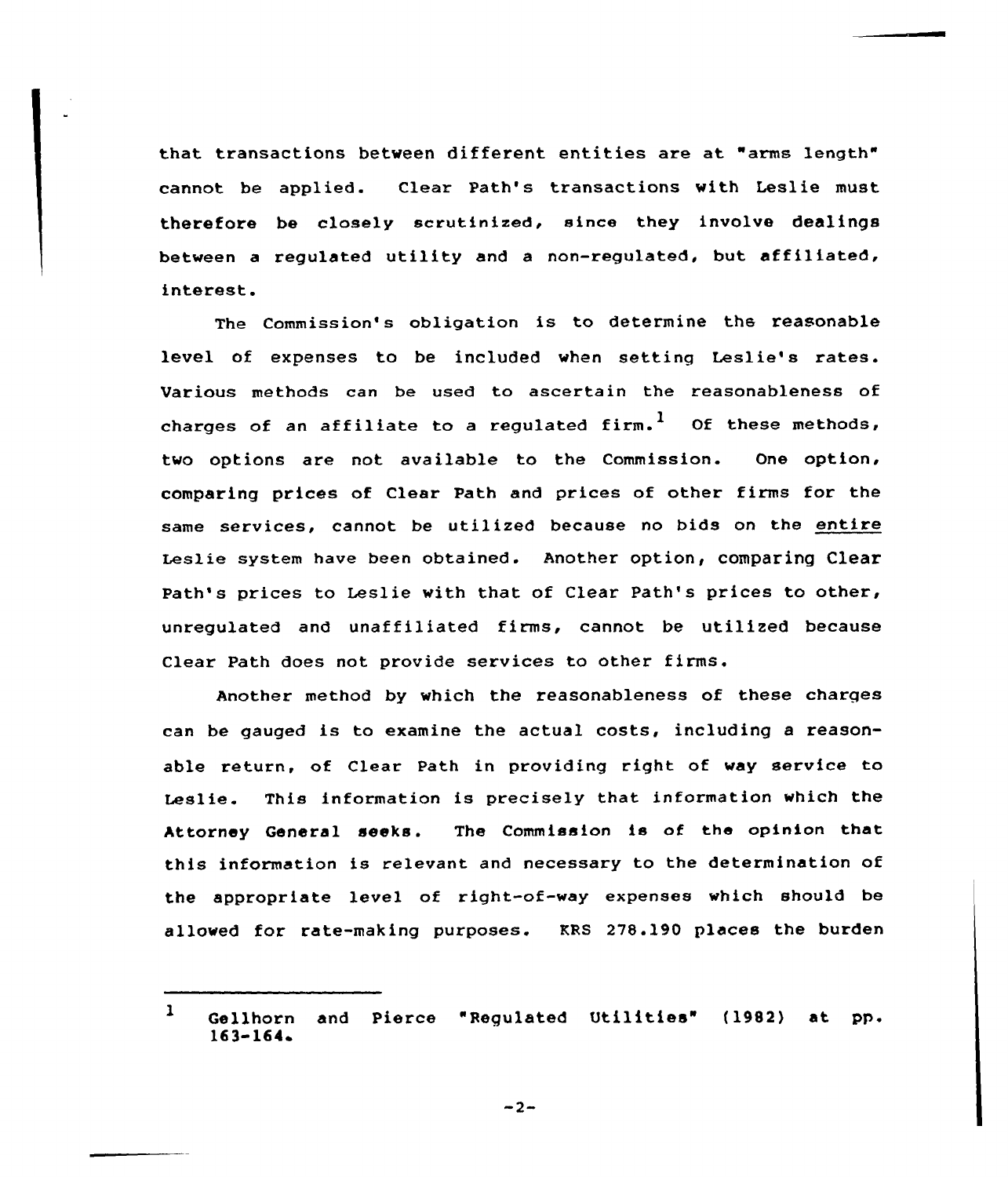of proof on Leslie in a rate proceeding. In reviewing this information, the Commission will not be regulating Clear Path -- its prices will be unaffected. The Commission vill only examine the appropriate regulatory issue of the reasonableness of <sup>a</sup> utility's operating expense. The doctrine of res judicata does not apply in this case because the Commission did not expressly address the reasonableness of Clear Path's charges in Case No. 9002, Leslie's last rate case.

#### FINDINGS AND ORDERS

The Commission, having considered the data request, response, memorandum of lav, arguments of the parties and being advised, FINDS that the tax and cost information sought by the Attorney General in its Supplemental Request for Information, Items (2)(f) and (j), dated March 14, 1986, concerning Clear Path should be provided since it is both necessary and relevant to <sup>a</sup> determination of the reasonable level of right of way expenses in this rate proceeding.

IT IS THEREFORE ORDERED that Leslie shall provide the information sought by the Attorney General's Supplemental Request for Information, Items  $(2)(f)$  and  $(j)$ , dated March 14, 1986, within 10 days from the date of this Order. In recognition of the volume of documents which this material may represent, Leslie may avail itself of the offer made by the Attorney General to come to Leslie's offices to review documents.

 $-3-$